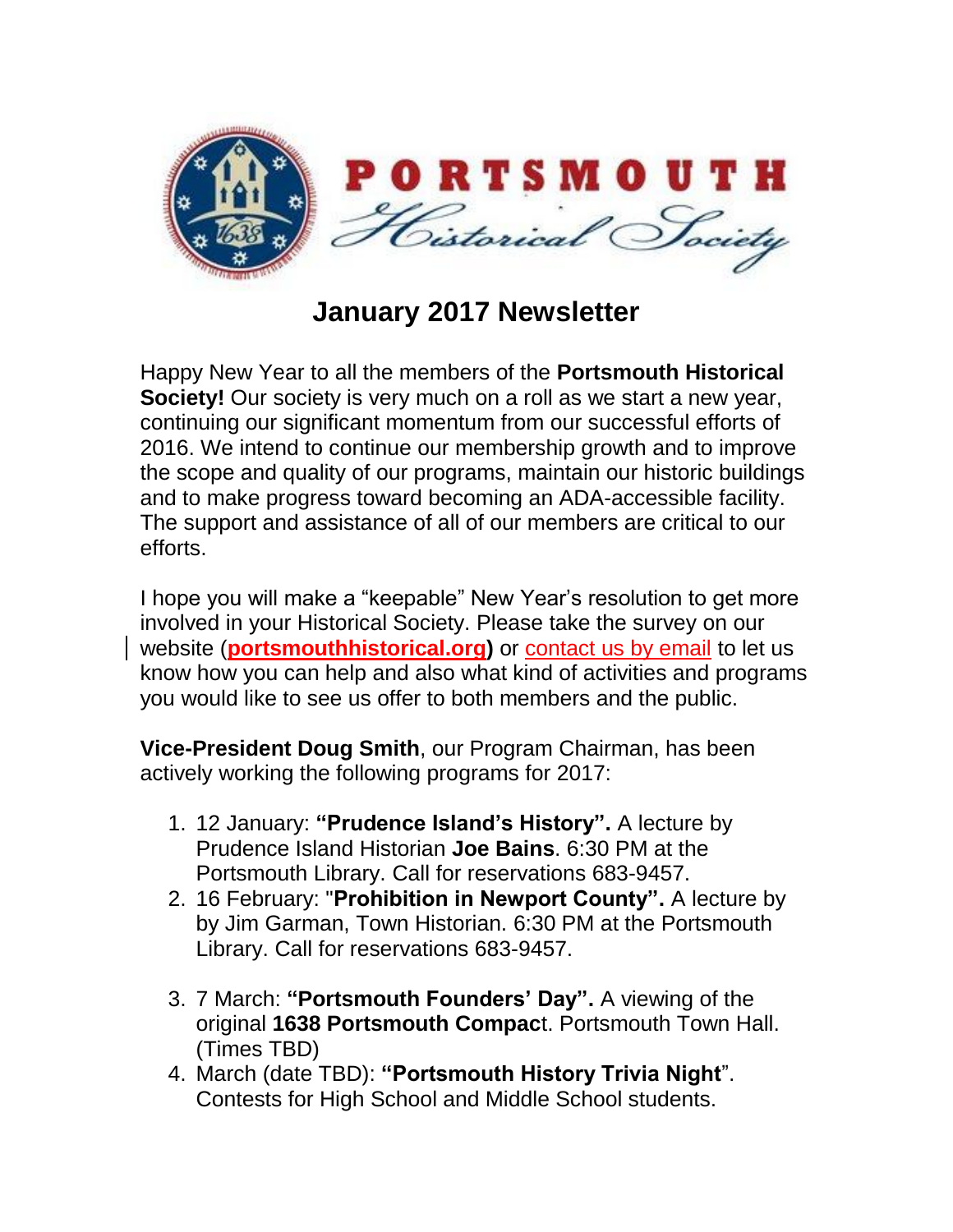- 5. April (date TBD): "**RI Historical Cemetery Restoration/Awareness Day"** Lecture on documenting and preserving our historic cemeteries and Field Trip to one of Portsmouth's historic cemeteries.
- 6. 21 May: **Member- Only Open House** at the Museum-lecture by Jim Garman. Times TBD.
- 7. 28 May: **Museum Open House**-start of the Museum season. Times TBD.
- 8. 19 June: **Annual Meeti**ng, Guest Lecture, election of Board members; refreshments. At the Museum. Time TBD.
- 9. July (date/times TBD): **Our Declaration of Independence.** Discussion and viewing of the Portsmouth 1776 copy of the Declaration of Independence. Portsmouth Town Hall

So, you can see we have a great start on a very busy year in presenting Portsmouth's history. We need **volunteers** to help coordinate, publicize and set up these programs. Won't you please assist us by volunteering to help?

We also have three long-range projects with which we could use some help as well:

- 1. Work is in progress to make our museum and outbuildings **ADA-handicap-accessible**. We have a plan; we need to seek grant money to put it in place.
- 2. We want to update a **1993 Historic Portsmouth Cemetery Inventory**.
- **3.** We also want to update a **1979 Historic Portsmouth House Inventory.**

We need volunteers from our membership to work on these projects for inclusion into our Town's Comprehensive Community Plan, which is being rewritten at this time. This will be an opportunity for you to get involved in some "field work" that will benefit both the Society and the Town. Some training will be provided. We will have more on these projects in the near future.

Become a Docent - We need volunteers to be docents to host our museum visitors. No experience is necessary and it is a great way to learn about the artifacts we have at the museum.